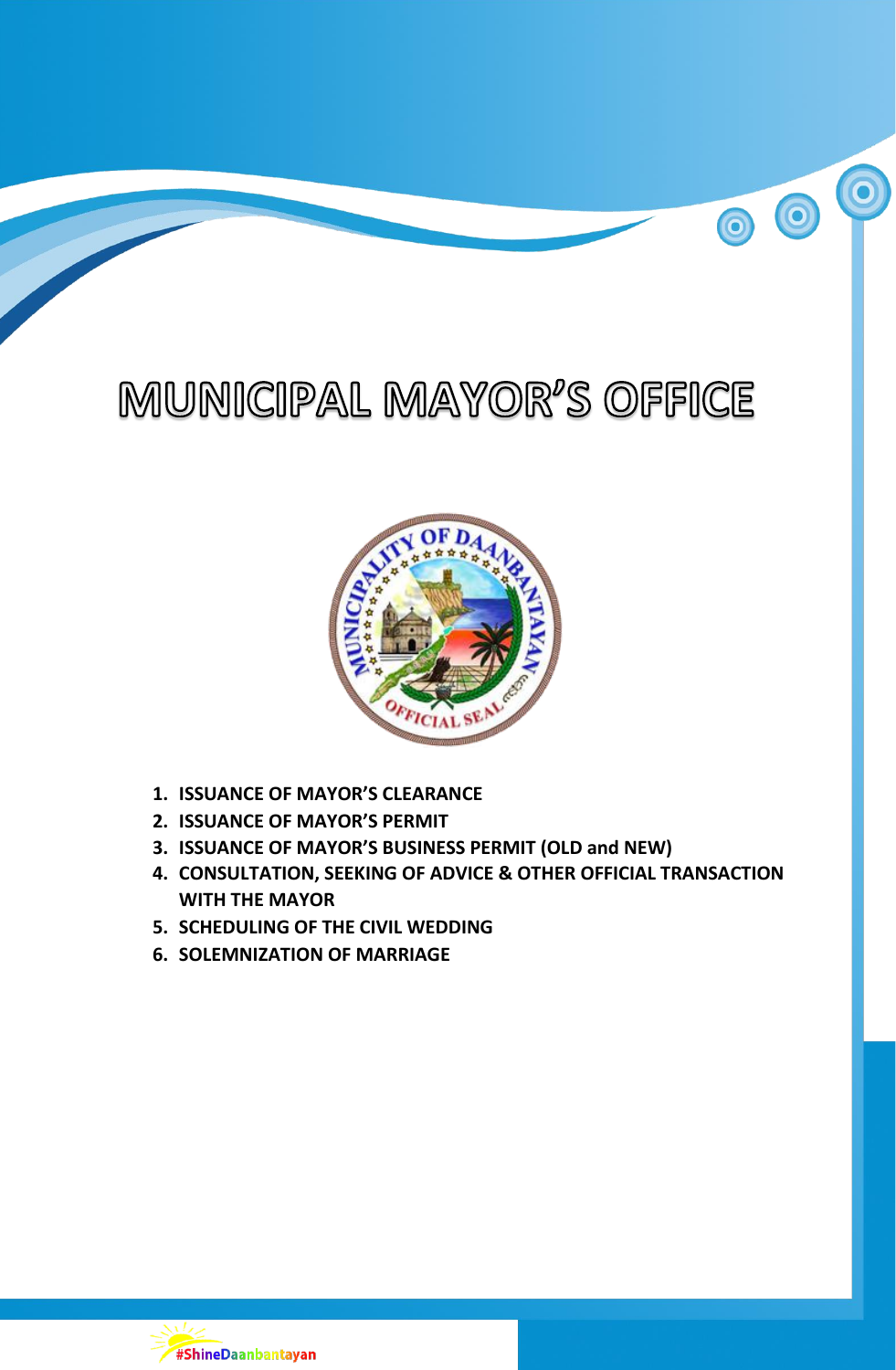

## **ISSUANCE OF MAYOR'S CLEARANCE**

| <b>Office or Division</b>                                                           | <b>MUNICIPAL MAYOR'S OFFICE</b>                                                                                                                      |                                     |                                     |                                                                    |  |
|-------------------------------------------------------------------------------------|------------------------------------------------------------------------------------------------------------------------------------------------------|-------------------------------------|-------------------------------------|--------------------------------------------------------------------|--|
| <b>Classification</b>                                                               | Simple                                                                                                                                               |                                     |                                     |                                                                    |  |
| <b>Type of Transaction</b>                                                          | G2C - Government to Citizen                                                                                                                          |                                     |                                     |                                                                    |  |
| Who may avail                                                                       | All                                                                                                                                                  |                                     |                                     |                                                                    |  |
| <b>CHECKLIST OF REQUIREMENTS</b>                                                    |                                                                                                                                                      | <b>WHERE TO SECURE</b>              |                                     |                                                                    |  |
| 1. Barangay Clearance                                                               |                                                                                                                                                      | Concern Barangay Hall of the Client |                                     |                                                                    |  |
| 2. Official Receipt from Treasurer's Officer                                        |                                                                                                                                                      |                                     | <b>Municipal Treasurer's Office</b> |                                                                    |  |
| <b>CLIENTS STEPS</b>                                                                | <b>AGENCY ACTIONS</b>                                                                                                                                | <b>FEES TO BE</b><br><b>PAID</b>    | <b>PROCESSING</b><br><b>TIME</b>    | <b>PERSON</b><br><b>RESPONSIBLE</b>                                |  |
| 1. Submit all<br>requirements to<br>the receiving clerk<br>at the Mayor's<br>Office | Receive and review if complete<br>and duly signed<br>Instruct the client to proceed to<br>the Treasurer's Office to pay the<br>Mayor's Clearance Fee | None                                | 5 minutes                           | Charlotte Maluya<br>Job Order                                      |  |
| 2. Pay the Mayor's<br>Clearance Fee                                                 | Receive payment and issue the<br>receipt                                                                                                             | 130.00                              | 5 minutes                           | Metodio Punay/<br><b>Ferdinand Monsales</b><br>Rev. Coll. Clerk II |  |
| 3. Present receipt at the<br>Mayor's<br>Office                                      | Encode and prepare the<br>clearance for Mayor's Signature                                                                                            | None                                | 1 day                               | <b>Charlotte Maluya</b><br>Job Order                               |  |
| 4. Receive the<br>Mayor's Clearance                                                 | Get the duplicate copy, record<br>and release the<br>clearance                                                                                       | <b>None</b>                         | 3 minutes                           | Charlotte Maluya<br>Job Order                                      |  |
|                                                                                     | <b>TOTAL:</b>                                                                                                                                        | <b>Php 130.00</b>                   | 1 day and<br><b>13 Minutes</b>      |                                                                    |  |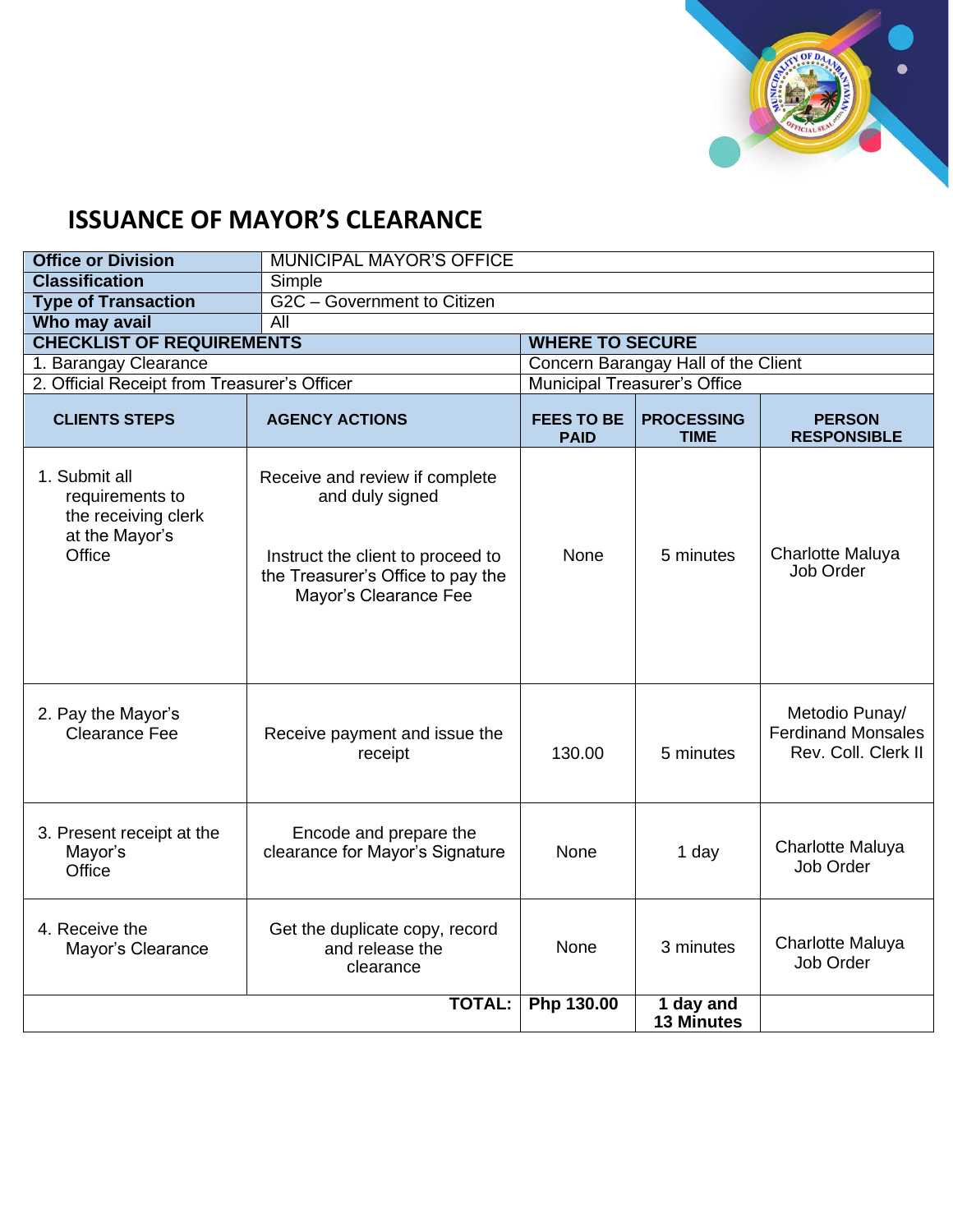

## **ISSUANCE OF MAYOR'S PERMIT**

| <b>Office or Division</b>                                                           | <b>MUNICIPAL MAYOR'S OFFICE</b>                                                                                                                                   |                                      |                                                                         |                                                                   |  |
|-------------------------------------------------------------------------------------|-------------------------------------------------------------------------------------------------------------------------------------------------------------------|--------------------------------------|-------------------------------------------------------------------------|-------------------------------------------------------------------|--|
| <b>Classification</b>                                                               | Simple                                                                                                                                                            |                                      |                                                                         |                                                                   |  |
| <b>Type of Transaction</b>                                                          | G2C, G2B                                                                                                                                                          |                                      |                                                                         |                                                                   |  |
| Who may avail                                                                       |                                                                                                                                                                   | Businessmen, Peddlers, Functionaries |                                                                         |                                                                   |  |
| <b>CHECKLIST OF REQUIREMENTS</b>                                                    |                                                                                                                                                                   | <b>WHERE TO SECURE</b>               |                                                                         |                                                                   |  |
| 1. Letter Request                                                                   |                                                                                                                                                                   | <b>Requesting Party</b>              |                                                                         |                                                                   |  |
| <b>Barangay Clearance</b><br>2.                                                     |                                                                                                                                                                   |                                      | Concern Barangay Hall of the Client                                     |                                                                   |  |
| <b>Official Receipt from Treasurer's Officer</b><br>3.                              |                                                                                                                                                                   |                                      | <b>Municipal Treasurer's Office</b>                                     |                                                                   |  |
| <b>CLIENTS STEPS</b>                                                                | <b>AGENCY ACTIONS</b>                                                                                                                                             | <b>FEES TO</b><br><b>BE PAID</b>     | <b>PROCESSING</b><br><b>PERSON</b><br><b>RESPONSIBLE</b><br><b>TIME</b> |                                                                   |  |
| 1. Submit all<br>requirements to<br>the receiving clerk<br>at the Mayor's<br>Office | Receive and review<br>if complete and duly<br>signed<br>Instruct the client to<br>proceed to the<br>Treasurer's Office to<br>pay the Mayor's<br><b>Permit Fee</b> | <b>None</b>                          | 5 minutes                                                               | Mary Rose Benaro<br>Casual                                        |  |
| 2. Pay the Mayor's<br><b>Permit Fee</b>                                             | Receive payment<br>and issue the receipt                                                                                                                          | C/O<br>Treasure<br>r's Office        | 5 minutes                                                               | Metodio Punay<br><b>Ferdinand Monsales</b><br>Rev. Coll. Clerk II |  |
| 3. Present receipt at the<br>Mayor's Office                                         | Encode and prepare<br>the permit for<br>Mayor's Signature                                                                                                         | None                                 | 1 day                                                                   | Evangeline Pepito<br>Admin Aide I                                 |  |
| 4. Receive the<br>Mayor's Permit                                                    | Get the duplicate<br>copy, record and<br>release the<br>permit                                                                                                    | <b>None</b>                          | 3 minutes                                                               | <b>Evangeline Pepito</b><br>Admin Aide I                          |  |
|                                                                                     | <b>TOTAL:</b>                                                                                                                                                     |                                      | 1 day and 13<br><b>Minutes</b>                                          |                                                                   |  |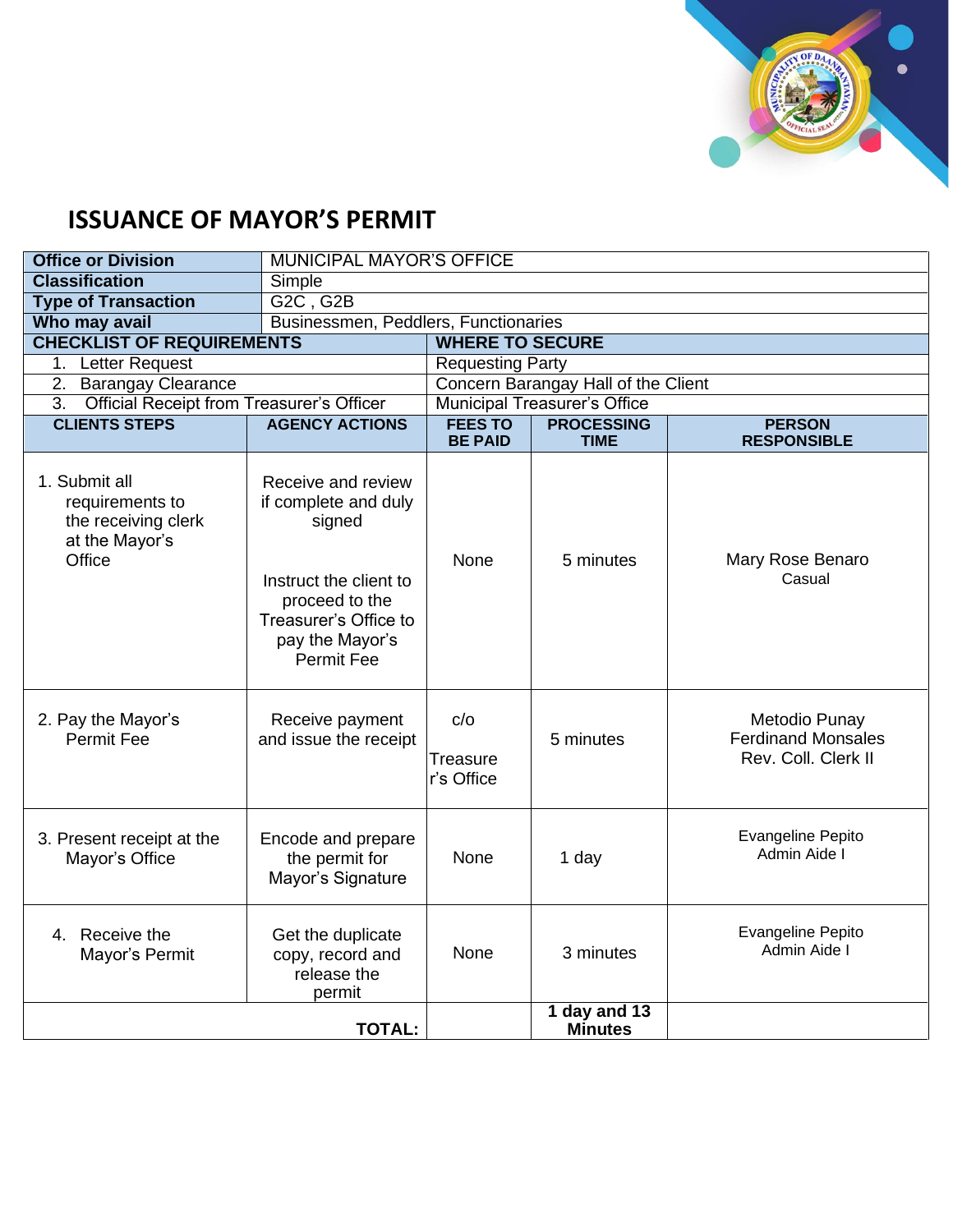

# **ISSUANCE OF MAYOR'S BUSINESS PERMIT(OLD and NEW)**

| <b>Office or Division</b>                                                           |                                                                                                                                                    | <b>MUNICIPAL MAYOR'S OFFICE</b>               |                                       |                                                                   |  |  |
|-------------------------------------------------------------------------------------|----------------------------------------------------------------------------------------------------------------------------------------------------|-----------------------------------------------|---------------------------------------|-------------------------------------------------------------------|--|--|
| <b>Classification</b>                                                               | Simple                                                                                                                                             |                                               |                                       |                                                                   |  |  |
| <b>Type of Transaction</b>                                                          | G2B                                                                                                                                                |                                               |                                       |                                                                   |  |  |
| Who may avail                                                                       | <b>Businessmen</b>                                                                                                                                 |                                               |                                       |                                                                   |  |  |
|                                                                                     | <b>CHECKLIST OF REQUIREMENTS</b><br><b>WHERE TO SECURE</b>                                                                                         |                                               |                                       |                                                                   |  |  |
| <b>Business Application</b><br>1.                                                   | Office of the Mayor                                                                                                                                |                                               |                                       |                                                                   |  |  |
| <b>Barangay Clearance</b><br>2.                                                     |                                                                                                                                                    |                                               | Concern Barangay Hall of the Client   |                                                                   |  |  |
| 3. Community Tax Certificate                                                        |                                                                                                                                                    | <b>Municipal Treasurer's Office</b>           |                                       |                                                                   |  |  |
| 4. Assessment and Official Receipt from Treasurer's<br>Officer                      |                                                                                                                                                    |                                               | <b>Municipal Treasurer's Office</b>   |                                                                   |  |  |
| 5. Environmental Certificate of Inspection                                          |                                                                                                                                                    | Mun. Environment and Natural Resources Office |                                       |                                                                   |  |  |
| <b>Medical Certificate</b><br>6.                                                    |                                                                                                                                                    | <b>Rural Health Office</b>                    |                                       |                                                                   |  |  |
| 7. Sanitary Permit                                                                  |                                                                                                                                                    | <b>Rural Health Office</b>                    |                                       |                                                                   |  |  |
| <b>Fire Safety Inspection Certificate</b><br>8.                                     |                                                                                                                                                    | <b>Bureau of Fire Protection</b>              |                                       |                                                                   |  |  |
| 9. Approved Building Permit                                                         |                                                                                                                                                    |                                               | <b>Municipal Engineering's Office</b> |                                                                   |  |  |
| <b>CLIENTS STEPS</b>                                                                | <b>AGENCY ACTIONS</b>                                                                                                                              | <b>FEES TO</b><br><b>BE PAID</b>              | <b>PROCESSING</b><br><b>TIME</b>      | <b>PERSON</b><br><b>RESPONSIBLE</b>                               |  |  |
| 1. Submit all<br>requirements to<br>the receiving<br>clerk at the<br>Mayor's Office | Receive and review if<br>complete and duly signed<br>Instruct the client to proceed<br>to the Treasurer's Office to<br>pay the business permit fee | c/o<br>Treasurer's<br>Office                  | 10 minutes                            | Evangeline Pepito<br>Admin Aide I                                 |  |  |
| 2. Pay the Business<br>Permit                                                       | Receive payment and issue<br>the receipt                                                                                                           | c/o<br>Treasurer's<br>office                  | 5 minutes                             | Metodio Punay<br><b>Ferdinand Monsales</b><br>Rev. Coll. Clerk II |  |  |
| 3. Present the<br>receipt                                                           | Print business permit                                                                                                                              | c/o<br>Treasurer's<br>office                  | 5 minutes                             | Nenita Mantos<br>Admin. Aide I                                    |  |  |
| 4. Present Business<br>Permit at the<br>Mayor's<br>Office                           | Mayor's Permit for Mayor's<br>Signature                                                                                                            | None                                          | 1 day                                 | Janice Ann N. Dublin<br><b>Executive Assistant II</b>             |  |  |
| 5. Receive the<br><b>Business</b><br>Permit                                         | Record and release the permit                                                                                                                      | None                                          | 3 minutes                             | Evangeline Pepito<br>Admin Aide I                                 |  |  |
|                                                                                     | <b>TOTAL:</b>                                                                                                                                      | Php                                           | 1 day and 20<br><b>Minutes</b>        |                                                                   |  |  |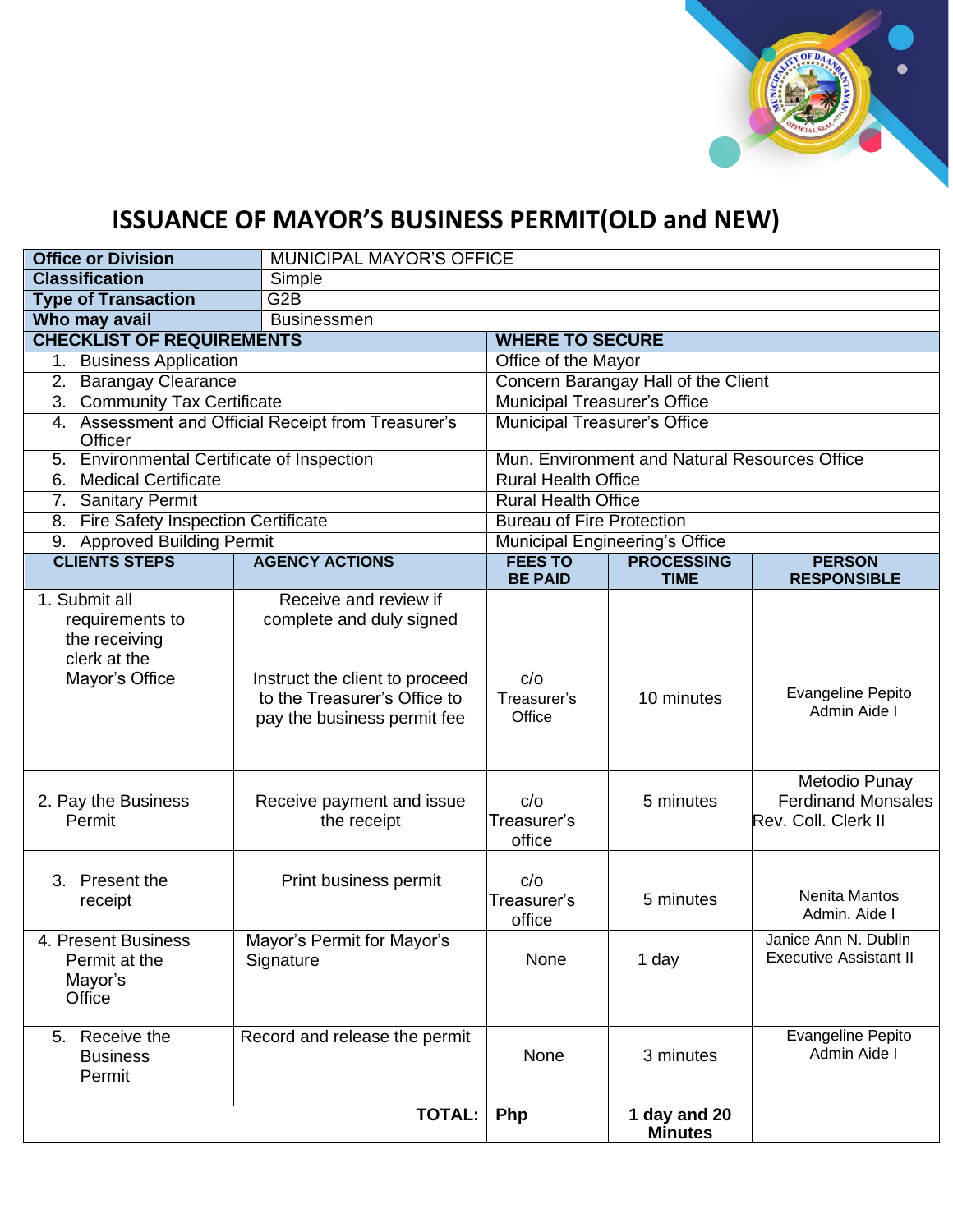

#### **CONSULTATION, SEEKING OF ADVICE & OTHER OFFICIAL TRANSACTION WITH THE MAYOR**

| <b>Office or Division</b>                                      |                                                             | <b>MUNICIPAL MAYOR'S OFFICE</b>  |                                             |                                       |  |
|----------------------------------------------------------------|-------------------------------------------------------------|----------------------------------|---------------------------------------------|---------------------------------------|--|
| <b>Classification</b>                                          | Simple                                                      |                                  |                                             |                                       |  |
| <b>Type of Transaction</b>                                     | G2C                                                         |                                  |                                             |                                       |  |
| Who may avail                                                  | $\overline{All}$                                            |                                  |                                             |                                       |  |
| <b>CHECKLIST OF REQUIREMENTS</b>                               |                                                             | <b>WHERE TO SECURE</b>           |                                             |                                       |  |
| 1. Visitor's Pass                                              |                                                             | Office of the Mayor              |                                             |                                       |  |
| <b>CLIENTS STEPS</b>                                           | <b>AGENCY ACTIONS</b>                                       | <b>FEES TO</b><br><b>BE PAID</b> | <b>PROCESSI</b><br><b>NG</b><br><b>TIME</b> | <b>PERSON</b><br><b>RESPONSIBLE</b>   |  |
| Client asks for an<br>$1_{-}$<br>appointment with<br>the Mayor | Entertain and interview client                              | None                             | 5 minutes                                   | Mary Rose Benaro<br>Casual            |  |
| Client fills up visitors<br>2.<br>pass                         | Executive Secretary gives the<br>visitors pass to the Mayor | None                             | 1 minute                                    | Mary Rose Benaro<br>Casual            |  |
| Client to wait for his/her<br>3.<br>time to see the Mayor      | Inform the Mayor of the visitor<br>and purpose              | None                             | 15 minutes                                  | Janice Ann N. Dublin<br>Exe. Asst. II |  |
|                                                                | Instruct client to enter/see the<br>Mayor                   | None                             |                                             | Janice Ann N. Dublin<br>Exe. Asst. II |  |
|                                                                | <b>TOTAL:</b>                                               |                                  | 21<br><b>Minutes</b>                        |                                       |  |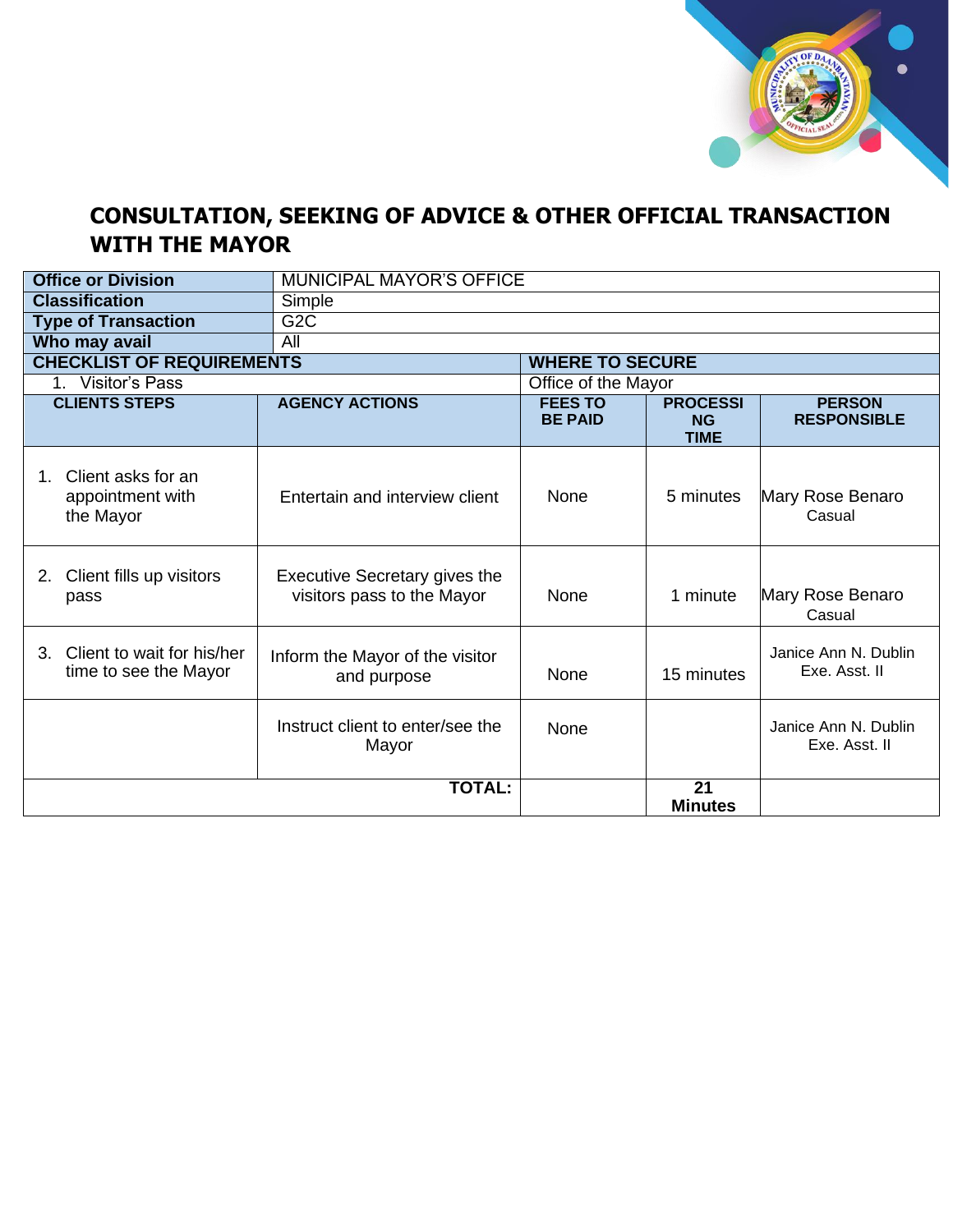

### **SCHEDULING OF THE CIVIL WEDDING**

| <b>Office or Division</b>                           | <b>MUNICIPAL MAYOR'S OFFICE</b>                   |                                  |                                  |                                       |  |
|-----------------------------------------------------|---------------------------------------------------|----------------------------------|----------------------------------|---------------------------------------|--|
| <b>Classification</b>                               | Simple                                            |                                  |                                  |                                       |  |
| <b>Type of Transaction</b>                          | G <sub>2</sub> C                                  |                                  |                                  |                                       |  |
| Who may avail                                       | All                                               |                                  |                                  |                                       |  |
| <b>CHECKLIST OF REQUIREMENTS</b>                    |                                                   | <b>WHERE TO SECURE</b>           |                                  |                                       |  |
| <b>Certificate of Marriage</b>                      |                                                   |                                  | Client                           |                                       |  |
| <b>CLIENTS STEPS</b>                                | <b>AGENCY ACTIONS</b>                             | <b>FEES TO</b><br><b>BE PAID</b> | <b>PROCESSING</b><br><b>TIME</b> | <b>PERSON</b><br><b>RESPONSIBLE</b>   |  |
| Client asks for the<br>availability of the<br>Mayor | Entertain/ interview<br>the client                | None                             | 5 minutes                        | <b>Mary Rose</b><br>Benaro<br>Casual  |  |
|                                                     | Coordinate with the Mayor for<br>his availability | None                             | 5 minutes                        | Janice Ann N. Dublin<br>Exe. Asst. II |  |
|                                                     | Advise the couple of their<br>wedding schedule    | None                             | 1 minute                         | Janice Ann N. Dublin<br>Exe. Asst. II |  |
| <b>TOTAL:</b>                                       |                                                   | Php                              | <b>11 Minutes</b>                |                                       |  |